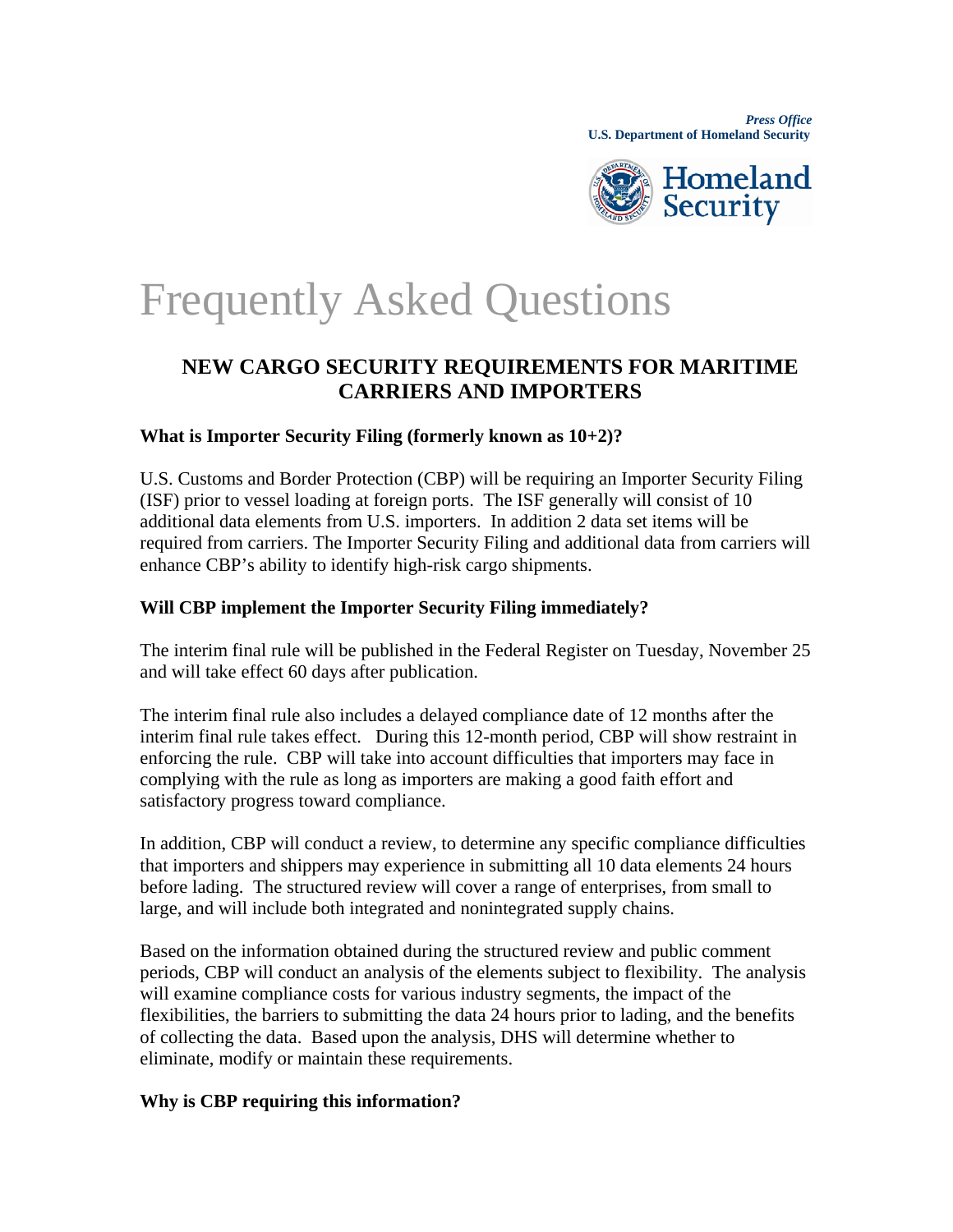The regulations are specifically intended to fulfill the requirements of section 203 of the Security and Accountability for Every (SAFE) Port Act of 2006 and section 343(a) of the Trade Act of 2002, as amended by the Maritime Transportation Security Act of 2002. The SAFE Port Act requires the Secretary of Homeland Security, acting through the Commissioner of CBP, to promulgate regulations to require the electronic transmission of additional data elements for improved high-risk targeting, including appropriate security elements of entry data for cargo destined to the United States by vessel prior to loading at foreign seaports.

#### **How do we handle situations where despite due diligence, all of the necessary data elements are simply not available?**

If an ISF importer does not know an element that is required, that party must take steps necessary to obtain the information. In some cases, business practices may have to be altered to obtain the required information in a timely fashion. CBP is committed to working with the trade to assist them in achieving full compliance and will provide guidance in the form of FAQs, posting on the CBP web site, and other outreach to the trade. For certain data elements (manufacturer (or supplier), ship to party, country of origin, and commodity Harmonized Tariff Schedule of the United States (HTSUS) number), ISF Importers will be permitted to submit an initial response or responses based on the best available data which they will have to update as soon as more precise or more accurate information is available, but in no event less than 24 hours prior to arrival at a U.S. port (or upon lading at a foreign port that is less than a 24 hour voyage to the closest U.S. port).

#### **What about general confidentiality issues?**

Importer Security Filing data is treated as law enforcement sensitive when received by CBP because it is used for national security targeting purposes. It may also be considered confidential commercial information (subject to the Trade Secrets Act), when providing the same or similar information as required on the CBP 3461 Entry Form. Therefore, CBP would assert the applicable exemptions to withhold this information from public disclosure under the Freedom of Information Act (FOIA), unless authorized by law or required by a court order.

#### **What information is in the vessel stow plan required of carriers?**

The vessel stow plan includes, for each vessel: vessel name, including international maritime organization (IMO) number; vessel operator; and voyage number. For each container: container operator, equipment number, equipment size and type, stow position, Hazmat code (if applicable,) port of lading, and port of discharge.

#### **What will vessel stow plans be used for?**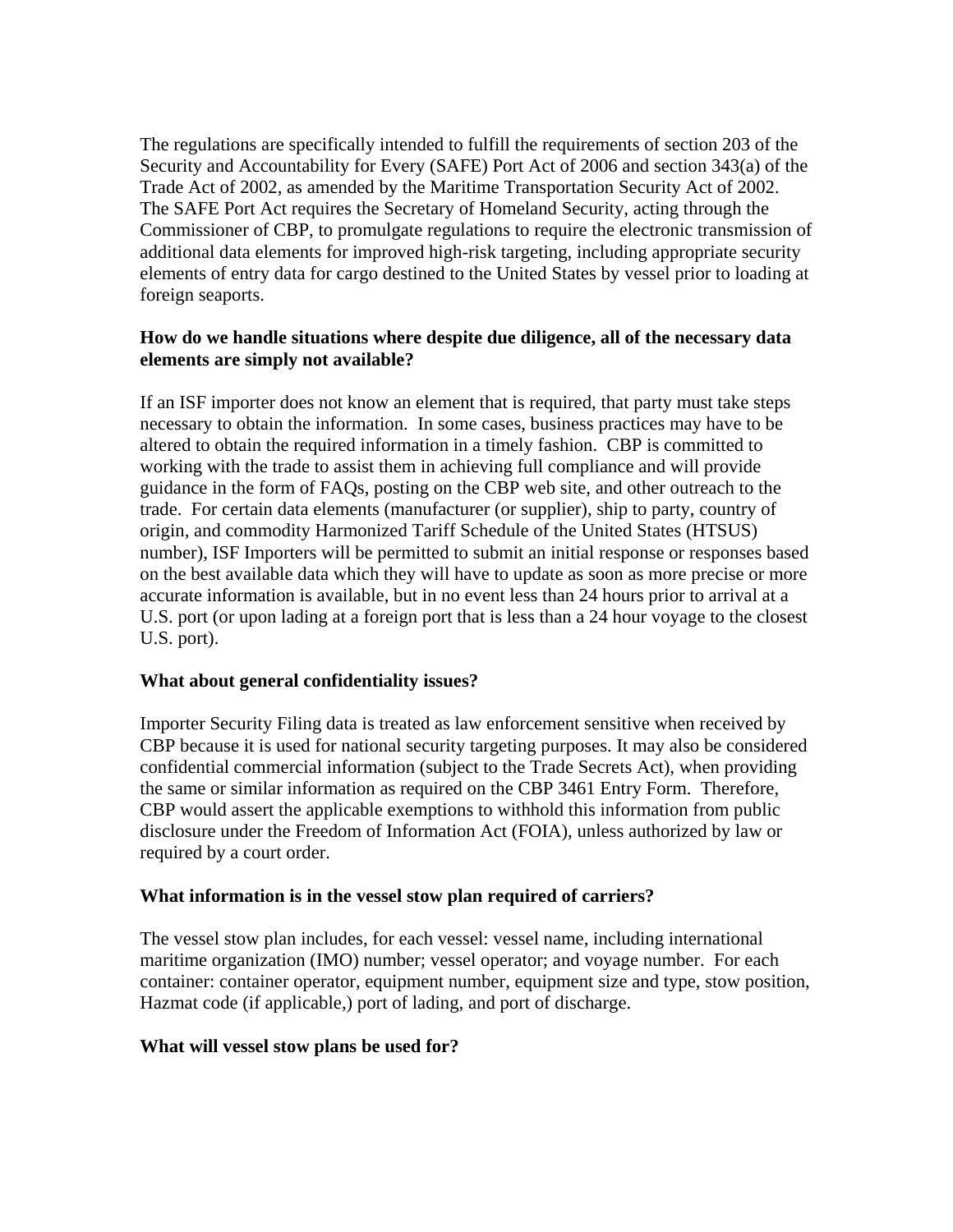Vessel stow plan information will be used primarily to identify unmanifested containers prior to arrival into the United States. Vessel stow plans will also be used to identify the specific physical location of dangerous goods and other high-risk containerized cargo aboard vessels.

#### **What will container status messages that are now required of carriers be used for?**

Container status messages will primarily be used to track the physical movement of cargo containers as they move through the supply chain.

#### **Who can file the Importer Security Filing?**

The ISF importer or his agent will be responsible for filing the complete, accurate, and timely importer Security Filing. For the purposes of the interim final rule, ISF importer means the party causing goods to arrive within the limits of a port in the United States. For foreign cargo remaining on board, the ISF Importer is construed as the carrier. For immediate exportation (IE) and transportation and exportation (T&E) in-bond shipments, and goods to be delivered to a foreign trade zone (FTZ), the ISF importer is construed as the party filing the IE, T&E, or FTZ documentation with CBP.

#### **What is the CBP-approved electronic data interchange system?**

The current approved electronic data interchange systems for vessel stow plans are vessel Automated Manifest System (AMS), secure file transfer protocol (sFTP), and email. The current approved electronic interchange system for container status messages is sFTP. The current approved electronic data interchange systems for Importer Security Filings are vessel AMS and the Automated Broker Interface (ABI). CBP will publish a notice in the Federal Register if a different or additional electronic data interchange systems are approved.

#### **Will the Importer Security Filing be required in all transportation modes?**

This interim final rule is focused on ocean cargo. CBP is not exploring the expansion of the Importer Security Filing to other modes of transportation.

#### **What measures will be taken as part of the Secure Freight Initiative to ensure data security, and address privacy concerns regarding the use of commercial data for counterterrorism risk-screening purposes?**

To ensure data security, CBP uses standard file formatting; data transfer protocols and secure submission interfaces within its Automated Commercial System (ACS) and Automated Targeting System (ATS).

CBP considers this commercial data as business sensitive information, which may constitute trade secrets, and would protect such data from disclosure to the extent authorized by law (the Trade Secrets Act prohibits the unauthorized disclosure of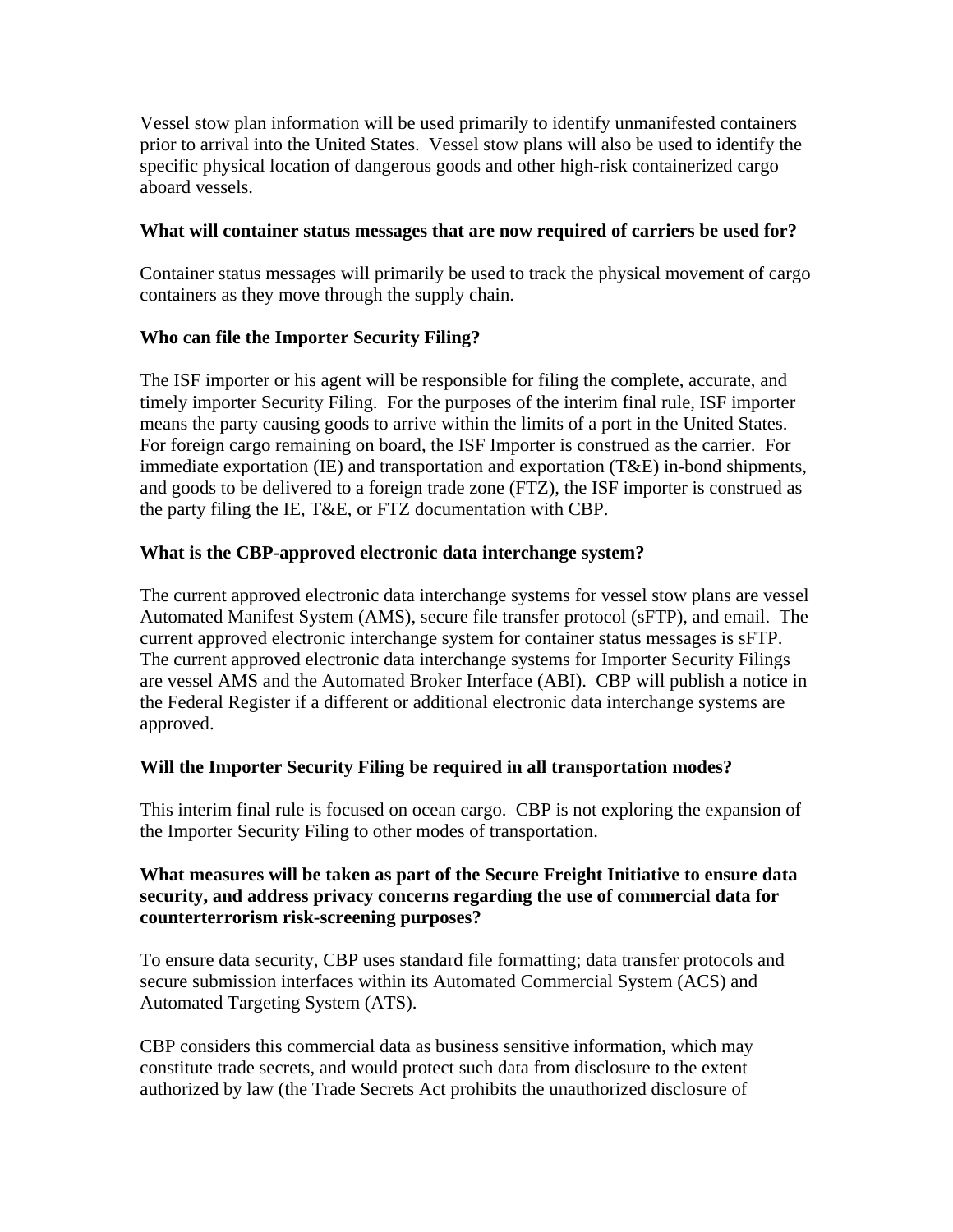confidential commercial information). As to any personally identifiable information, such information is held securely with restricted access on a need to know basis and subject to the same handling procedures as other personally identifiable data CBP routinely collects from travelers in connection with its border enforcement mission and in accordance with the Privacy Act.

As CBP endeavors to further bolster its targeting capabilities by creating new programs under the Secure Freight Initiative, it will continue to ensure that the same rigorous security and privacy protocols that exist today are scrupulously followed.

### **How was the Importer Security Filing requirement developed? Was the trade community/private sector involved in the development process?**

CBP's close partnership with the trade community is the key reason why the interim final rule was developed in a smooth and timely fashion. The trade's input during the consultative process as well as its participation in the Advance Trade Data Initiative has been instrumental in the successful crafting of the proposal. Additionally, the Department's Advisory Committee on Commercial Operations, also known as COAC, is comprised of government and industry representatives. In early 2007, COAC made almost 40 recommendations to CBP on how to implement the security filing rule. CBP carefully studied and considered the COAC recommendations and agreed in full and/or in part to a majority of the recommendations.

# **What outreach activities are planned for this rule?**

CBP will conduct an extended round of structured outreach activities to engage with the trade on all aspects of the rule with a series of regional seminars and trade round table discussions at all of CBP's major seaports of entry and other ports as needed or requested by the trade.

In addition, CBP will identify trade community operators who have established processes or who have successfully re-engineered processes to deliver the data timely to CBP to provide their colleagues in the community with business advice on how to comply with the regulatory requirements.

CBP will conduct seminars that focus on all topics related to this rule, including technical, operational, and process components, such as documentation adjustments (e.g., modifying the terms of letters of credit to require receipt of data to effect final payment) and developing automated solutions to track supply chain partners and commodity orders (e.g. creating vendor/supplier databases).

#### **Will CBP accept the MID or adopt the use of standardized commercially-recognized entity identification numbers for ALL name/address elements?**

CBP will not accept the MID in lieu of providing the name/address of the manufacturer or supplier of the goods on the Importer Security Filing. However, commercially